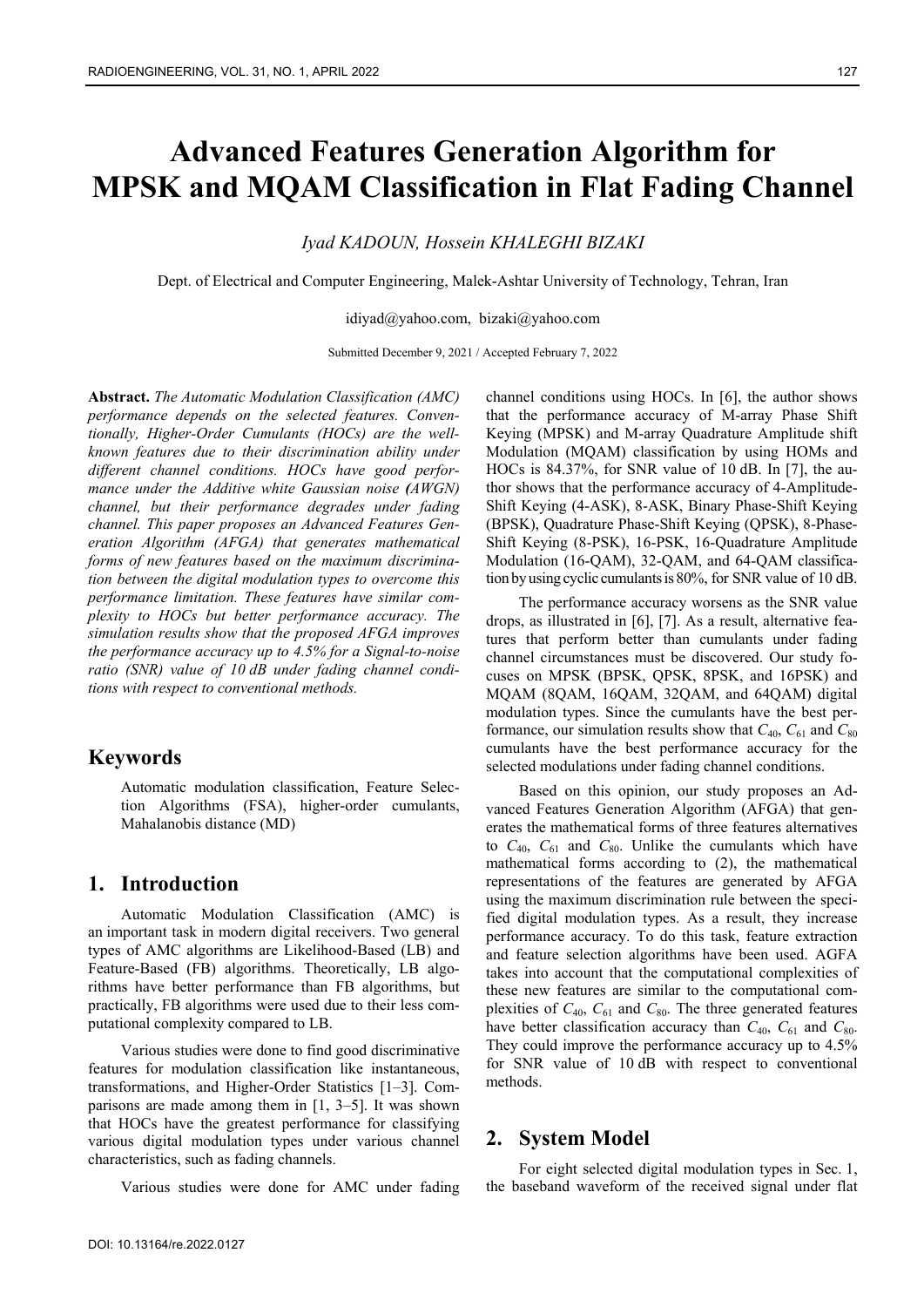fading conditions can be written as:

$$
y_i(n) = h_i x_i(n) + g(n), j = 1,...,8
$$
 (1)

where  $x_i(n)$  is the transmitted symbol of the *j* digital modulation type,  $h_l$  is the complex fading coefficient of the channel and is considered as  $h_l \in CN(0, \sigma_h^2)$ , and  $g(n)$  is a complex AWGN and is considered as  $g(n) \in CN(0, \sigma_n^2)$ . The general mathematical form of HOCs is[8]:

$$
C_{pq} = \text{Cum} \big[ s_1, ..., s_{p\text{-}q}, s_{p\text{-}q+1}^*, ..., s_p^* \big] \tag{2}
$$

where \* denotes the complex conjugate, *p* is the order of the cumulant and  $q$  is the complex conjugate order of the cumulant and the Cum function is defined as [13]:

$$
\text{Cum}[s_1,...,s_n] = \sum_{\forall v} (-1)^{q-1} (q-1)! E\bigg[\prod_{j \in V_1} s_j \bigg] \dots E\bigg[\prod_{j \in V_q} s_j \bigg] (3)
$$

where the summation is being performed on all partitions  $V = (V_1, V_2, \ldots, V_q)$  for the set of indexes  $(1, 2, \ldots, n)$ . According to (2) and (3), the mathematical forms of  $C_{40}$ ,  $C_{61}$  and  $C_{80}$  are shown in Tab. 1 [9] where  $M_{pq}$  =  $E[y(k)^{p-q}y^*(k)^q]$  is the moment of the received signal  $y(k)$ , \* denotes the complex conjugate, *p* is the order of the moment*,* and *q* is the complex conjugate order of the moment.

| `ਛੁੱ ≣     | $C_{40} = M_{40} - 3M_{20}^2$                                           |
|------------|-------------------------------------------------------------------------|
|            | $C_{61} = M_{61} - 5M_{21}M_{40} - 10M_{20}M_{41} + 30M_{20}^2M_{21}$   |
| Sei<br>Sup | $C_{80}=M_{80}-35M_{40}^2-28M_{60}M_{20}+420M_{20}^2M_{40}-630M_{20}^4$ |

**Tab. 1.** Mathematical forms of the selected HOCs.

## **3. Optimization Problem Definition**

By closely examining the mathematical forms of the chosen cumulants in Tab. 1, it is discovered that each cumulant is made up of a sum of terms, with each term being a multiplication of moments of various powers. It has the following general mathematical form:

$$
f_{L} = \sum_{i=1..U_{L}} \alpha_{L_{i}} M_{A_{L_{i}},k_{L_{i}}}^{T A_{L_{i}}} M_{B_{L_{i}},l_{L_{i}}}^{T B_{L_{i}}} \dots M_{C_{L_{i}},m_{L_{i}}}^{T C_{L_{i}}}
$$
  
\n
$$
\alpha_{L_{i}} \text{ integers, } 0 < A_{L_{i}}, B_{L_{i}}, \dots, C_{L_{i}} \leq L \text{ integers}
$$
  
\n
$$
0 \leq k_{L_{i}} \leq A_{L_{i}}, 0 \leq l_{L_{i}} \leq B_{L_{i}}, \dots, 0 \leq m_{L_{i}} \leq C_{L_{i}} \text{ integers}
$$
  
\n
$$
T A_{L_{i}}, T B_{L_{i}}, \dots, T C_{L_{i}} \geq 0, \text{ integers}
$$
  
\n
$$
T A_{L_{i}} + T B_{L_{i}} + \dots + T C_{L_{i}} \leq \frac{L}{2}
$$
\n
$$
(4)
$$

where  $A_{L_i}, B_{L_i}, \ldots, C_{L_i}$  are the orders of moments,  $k_{L_i}, l_{L_i}, \ldots,$  $m_{L_i}$  are the orders of the conjugate of the moments,  $TA_{L_i}$  $TB_{L_i}$ , ...,  $TC_{L_i}$  are the powers of the moments, and  $U_L$  is the number of terms of the feature  $f<sub>L</sub>$ . We suppose the all unknowns are:

 $L = 4, L = 6, L = 8, U_4 = 2, U_6 = 4, U_8 = 5$ 

$$
\zeta_L = \left\{ \alpha_{L_i}, A_{L_i}, B_{L_i}, ..., C_{L_i}, k_{L_i}, l_{L_i}, ..., m_{L_i}, TA_{L_i}, TB_{L_i}, ..., TC_{L_i}, U_L \right\}.
$$

As an example, for  $C_{40}$ , we find that

$$
C_{40} = f_4 = \sum_{i=1...T_L} \alpha_{L_i} M_{A_{L_i}, k_{L_i}}^{T A_{L_i}} \cdot M_{B_{L_i}, l_{L_i}}^{T B_{L_i}} \dots M_{C_{L_i}, m_{L_i}}^{T C_{L_i}} = M_{40} - 3M_{20}^2
$$

with its variables summarized in Tab. 2.

| α        |  | TC<br>TR.              |
|----------|--|------------------------|
|          |  |                        |
| $\alpha$ |  | TB <sub>2</sub><br>TC, |
|          |  |                        |

**Tab. 2.** Disassembly of  $C_{40}$  according to (4).

Hence, we define a mathematical optimization problem of finding new optimal mathematical forms of three features (4)  $\{\tilde{f}_4, \tilde{f}_6, \tilde{f}_8\}$ , which are alternatives to  $C_{40}$ ,  $C_{61}$ , *C*80, based on maximum of the all minimum discrimination measurements among selected digital modulations as shown in  $(5)$ :

$$
\left\{\hat{f}_4, \hat{f}_6, \hat{f}_8\right\} = \operatorname{argmax}_{i} \left\{ \min \left\{ \operatorname{discrimination}\left\{ (f_{4,i}, f_{6,i}, f_{8,i})_{j,j=1}^z \right\} \right\} \right\}
$$
 (5)

where *z* is the number of classes, *i* all possible solutions. The discrimination function in (5) is the summation of all the statistical distances (Mahalanobis distances (MD)) between each two different classes as shown in Sec. 4.3 (18). It contains square root function, the covariance matrices, and the means vectors of the classes, which they are calculated for the generated features (4):

discrimination 
$$
\left\{ (f_{4,i}, f_{6,i}, f_{8,i})_{j,j=1}^{z} \right\} =
$$
  
\n
$$
\left[ \text{MD} \left( (f_{4,i}, f_{6,i}, f_{8,i})_{j}, (f_{4,i}, f_{6,i}, f_{8,i})_{k} \right) \right]_{j,k=1}^{z}
$$
\n(6)

This makes it ultra-high complicated function. Optimization problem (5) means of calculating all optimum unknowns (4) for the three features as:

$$
\left\{ \widehat{\zeta}_4, \widehat{\zeta}_6, \widehat{\zeta}_8 \right\} = \underset{\zeta_{4j}, \zeta_{6j}, \zeta_{8j}}{\operatorname{argmax}} \left\{ \min \left\{ \operatorname{discrimination} \left\{ \left( f_{4,i}, f_{6,i}, f_{8,i} \right)_{j,j=1}^z \right\} \right\} \right\}. \tag{7}
$$

This issue is a nonconvex general optimization problem with an extremely sophisticated discriminating function and a large number of unknown parameters. There is no mathematical solution. It is unrealistic to search for the best features by testing all conceivable solutions since it takes a long period. To solve this optimization problem, we propose an Advanced Feature Generation Algorithm (AFGA) that finds these optimum values of the unknown's parameters of each feature in (4) in which maximizes the discrimination ability, and generates their mathematical forms.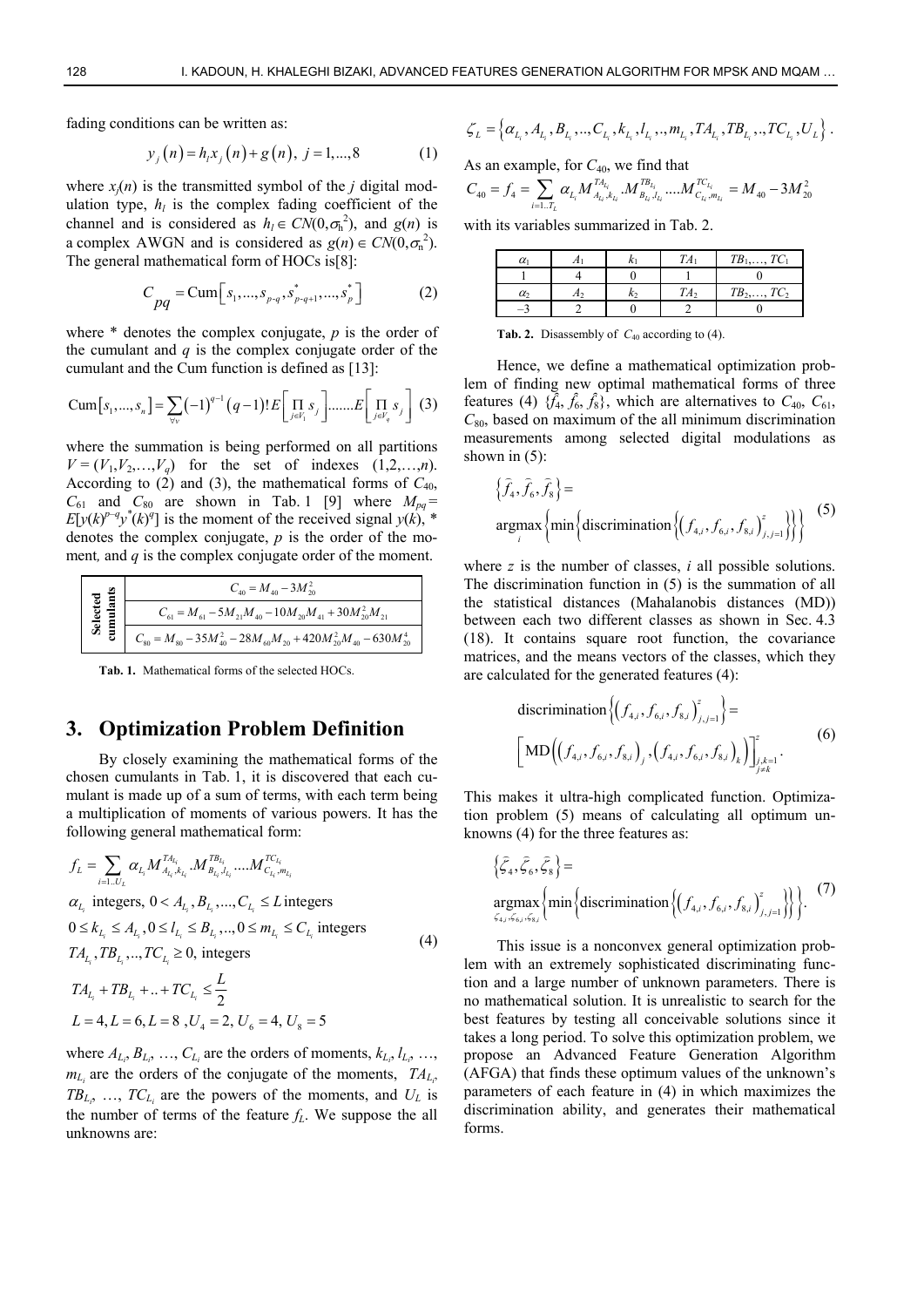# **4. Mathematical Concepts for Study**

## **4.1 Features Selection Algorithms (FSA)**

In classification problems, when the feature space dimension increases, computational complexity increases, too. To overcome this challenge, we must minimize the feature space dimension by picking the best discrimination features and rejecting the rest in such a manner that as much class discrimination as feasible is preserved. For this reason, Feature Selection Algorithms (FSA) were studied [10]. Using FSA, we speed up the learning process, reduce the storage size and improve the learning performance.

Filter methods in feature selection techniques [11] are independent of any learning and classification algorithms, computationally inexpensive, simple, and faster than the other techniques. Hence, these methods were focused on in our study. Filter methods evaluate the score of each feature according to its discrimination ability and choose the features which have the highest scores. Here we mention some of the important filter methods and their mathematical score form:

Fisher Score (FS) [12]: It is calculated as the ratio of between scatter  $\left(\sum_{j=1}^{z} n_j \left(\mu_{x_i,j} - \mu_{x_i}\right)^2\right)$ *z*  $\sum_{j=1}^{2} n_j \left( \mu_{x_i, j} - \mu_{x_i} \right)^2$ , where *z* is the number of classes,  $n_j$  is the dataset size of class *j*,  $\mu_{x_l}$  is the total mean of the feature  $f_l$ , and  $\mu_{x_l}$  is the mean of the feature  $f_l$  and class *j*), and within scatter  $\left(\sum_{j=1}^{n} n_j \sigma_{x_j}^2\right)$ *z*  $\sum_{j=1}^{z} n_j \sigma_{x_j,j}^2$ , where  $\sigma_{x_k,j}^2$  is the variance of feature *fl* and class *j*) as follows:

$$
\text{FS}(\bm{f}_l) = \frac{\sum_{j=1}^{z} n_j (\mu_{x_l, j} - \mu_{x_l})^2}{\sum_{j=1}^{z} n_j \sigma_{x_l, j}^2}, 1 \le l \le d \tag{8}
$$

where *d* is the number of features.

Relief-F (RF) [10, 13]: It is an iterative approach that estimates the score of each feature according to the differentiation of data samples which are near to each other. For each point *i* of class *l*, i.e.  $x_{i,l}$ , we define  $NH(i)$  are the nearest data of  $x_i$  in the same class with size  $h_i$ ,  $NM(i,k)$  are the nearest data of  $x_i$  in class  $k$  ( $k \neq k_i$ ) with size  $h_k$  and probability  $p(k)$ . The Relief-F Score can be calculated as [10]:

$$
RF(f_i) = \frac{1}{u} \sum_{i=1}^{u} \left( -\frac{1}{h_i} \sum_{x_r \in NH(i)} dm(x_{i,l}, x_{r,l}) + \sum_{k \neq k_i} \frac{1}{h_k} \frac{p(k)}{1 - p(k)} \sum_{x_r \in NM(i,k)} dm(x_{i,l}, x_{r,l}) \right)
$$
(9)

where dm is defined as [10]:

$$
\mathrm{dm}\left(\mathbf{x}_{i,l}, \mathbf{x}_{r,l}\right) = \begin{cases} 0 \text{ if } \mathbf{x}_{i,l} = \mathbf{x}_{r,l} \\ 1 \text{ if } \mathbf{x}_{i,l} \neq \mathbf{x}_{r,l} \end{cases}
$$
(10)

and *u* is data instances that are randomly selected among all *m* instances.

Pearson Correlation Coefficient (PCC) [14]: It measures the similarity between data samples and its labels. PCC score can be calculated as:

$$
PCC(\boldsymbol{f}_i) = \frac{\left| \sum_{j=1}^{m} (x_{j,l} - \mu_{x_i})(y_{j,l} - \mu_{y_i}) \right|}{\sqrt{\sigma_{x_i}^2 \sigma_{y_i}^2}}
$$
(11)

where  $\mu_{x_l}$  is the mean value of the feature *l* and  $\sigma_{x_l}^2$  its variance, and  $\mu_{y_l}$  is the mean value of labels of feature *l* and  $\sigma_{y_l}^2$  its variance.

Laplacian Score (LS) [15]: It selects features which can better preserve the manifold structure of the data (which is a set of points, along with a set of neighborhoods for each point). For each *i*-th feature, LS score can be calculated as:

$$
LS(f_i) = \frac{\tilde{f}_i^{\mathrm{T}} \mathbf{L} \tilde{f}_i}{\tilde{f}_i^{\mathrm{T}} \mathbf{D} \tilde{f}_i}
$$
(12)

where  $\tilde{f}_i = f_i - \frac{f_i^T}{f_i^T}$  $\tilde{f}_i = f_i - \frac{f_i^{\mathrm{T}} D1}{1^{\mathrm{T}} D1} 1$ ,  $D = \text{diag}(S.1)$ ,  $L = D - S$ , and

$$
[S]_{jk} = \begin{cases} e^{-\frac{\left|x_j - x_k\right|^2}{t}}; & \text{if } x_k \text{ is among } k \text{ nearest neighbors of } x_j \\ 0; & \text{elsewhere} \end{cases}
$$

Term Variance (TV) [16]: It calculates the variance of each feature as:

$$
TV(f_i) = (f_i - \boldsymbol{\mu}_i)^T * (f_i - \boldsymbol{\mu}_i).
$$
 (13)

#### **4.2 Optimum Features Weights Calculation**

The weights that optimize discrimination across classes are known as optimal weights. The projection vector that optimizes discrimination between various classes is calculated via Fisher Discriminant Analysis (FDA) [17], and the values of this vector represent the optimal weights of the related features. Suppose the input features of *p*– instance of the *j*-class as  $x_{j,p} = {x_{j,p,l}}^d_{l=1}$ . By the assumption that  $w$  is the projection vector, the output feature can be calculated as:

$$
\mathbf{x}_{j,p}^{\dagger} = \mathbf{w}^{\mathrm{T}} \mathbf{x}_{j,p} \,. \tag{14}
$$

Fisher criterion function is defined as [17]:

$$
J = \frac{\sum_{j=1}^{z} (\mu_j - \mu^*)^2}{\sum_{j=1}^{z} \sigma_j^2}
$$
 (15)

where  $\mu_j$  is the mean of the output feature of class *j*,  $\mu$  is the total mean of the output features of all classes, and  $\sigma_j^2$  is the variance of the output features of class *j*. By using (14),  $(15)$  can be written as [17] :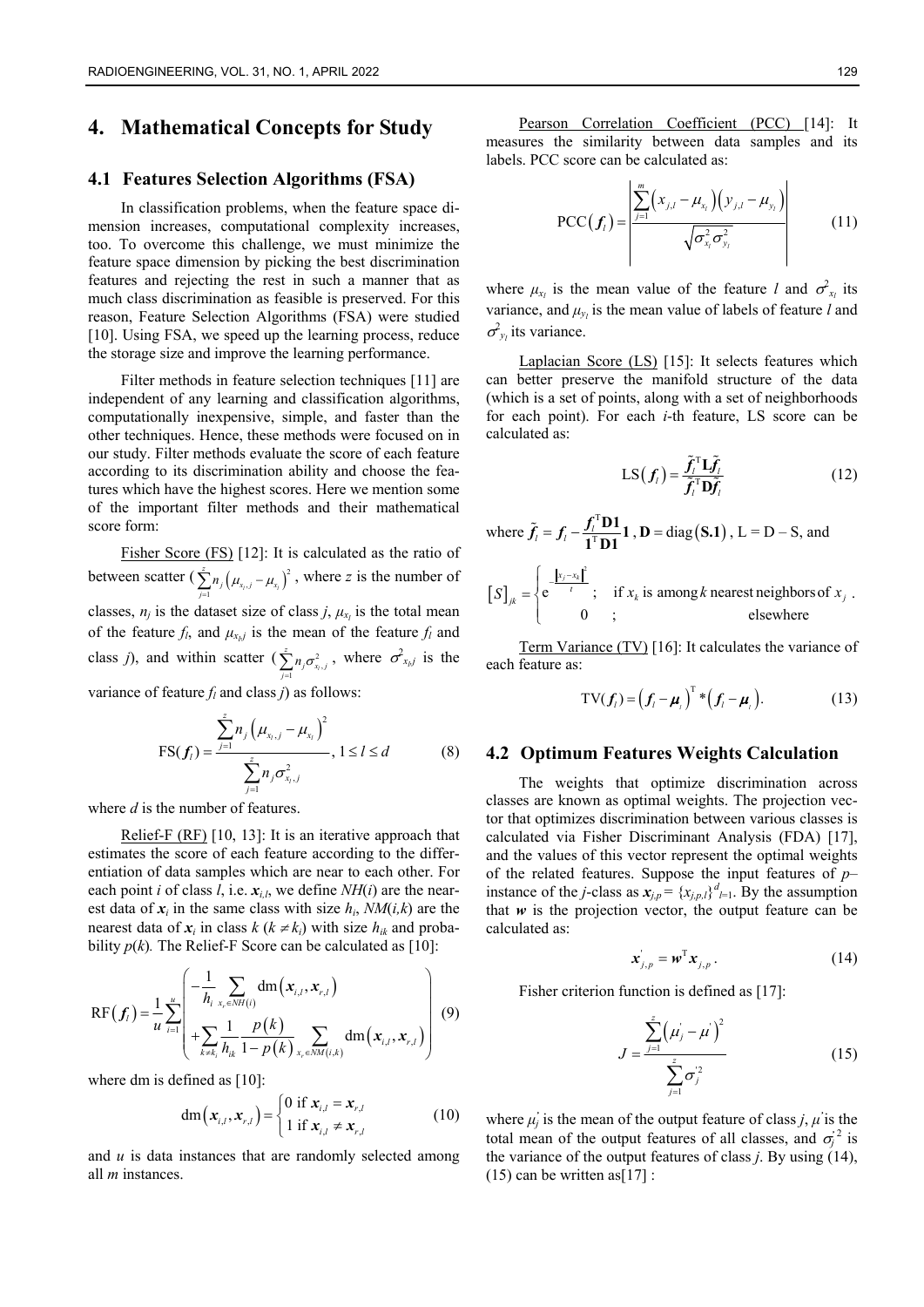$$
J = \frac{w^{\mathrm{T}} \mathbf{S}_{B} w}{w^{\mathrm{T}} \mathbf{S}_{W} w}
$$
 (16)

 $\times$ 

where  $\mathbf{S}_{B} = \sum_{j=1}^{2} (\boldsymbol{\mu}_{j} - \boldsymbol{\mu}) (\boldsymbol{\mu}_{j} - \boldsymbol{\mu})^{\mathrm{T}}$ 

$$
\mathbf{S}_{W} = \sum_{j=1}^{z} \mathbf{S}_{j} = \sum_{j=1}^{z} \sum_{p=1}^{n_{j}} \left( \mathbf{x}_{j,p} - \boldsymbol{\mu}_{j} \right) \left( \mathbf{x}_{j,p} - \boldsymbol{\mu}_{j} \right)^{T} \in \mathbb{R}^{d \times d}, \quad \mathbf{x}_{j,p} \text{ is}
$$

 $\boldsymbol{\mu}_{B} = \sum_{j=1}^{z} \Big(\boldsymbol{\mu}_{j} - \boldsymbol{\mu}\Big) \Big(\boldsymbol{\mu}_{j} - \boldsymbol{\mu}\Big)^{\mathrm{T}} \in \mathbb{R}^{d \times d}$ 

 $\mathbf{S}_{B} = \sum_{j=1} \Big(\boldsymbol{\mu}_{j} - \boldsymbol{\mu}\Big) \Big(\boldsymbol{\mu}_{j} - \boldsymbol{\mu}\Big)^{T} \in \mathbb{R}^{d \times d}$ ,

the *p*-instance of class *j*,  $\mu_i$  is the mean of features of class *j*, and  $\mu$  is the total mean. The problem here is to find the optimum projection vector *w* which maximizes Fisher criterion function (16). One of the solutions for this problem is using the Lagrange multiplier where the solution is [17]:

$$
w = eig\left(\mathbf{S}_W^{-1}\mathbf{S}_B\right). \tag{17}
$$

#### **4.3 Statistical Distance Calculation**

One of the main criterion to calculate the statistical distance between two multivariate random variables is Mahalanobis distance (MD) which is defined as [18]:

$$
MD(\boldsymbol{u}_1, \boldsymbol{u}_2) = \sqrt{\left(\boldsymbol{\mu}_1 - \boldsymbol{\mu}_2\right)^T \left(\mathbf{S}_1 + \mathbf{S}_2\right)^{-1} \left(\boldsymbol{\mu}_1 - \boldsymbol{\mu}_2\right)} \in \mathbb{R} \ (18)
$$

where  $\mu_1$ ,  $\mu_2$  are the means vectors of the first and the second random variables, and  $S_1$ ,  $S_2$  are their covariance's matrices, respectively. MD is used as a discrimination measurement between each two classes.

# **5. Advanced Features Generation Algorithm (AFGA)**

The new features must have similar complexity to  $C_{40}$ ,  $C_{61}$ ,  $C_{80}$  cumulants (have the same number of elements, terms, and maximum power of the  $C_{40}$ ,  $C_{61}$ ,  $C_{80}$ ) as shown in Tab. 3.

| cum      | <b>Number</b><br>of<br>elements | <b>Elements</b>                               | Number<br>of<br>terms | <b>Terms</b>                                                                               | Max<br>power   |
|----------|---------------------------------|-----------------------------------------------|-----------------------|--------------------------------------------------------------------------------------------|----------------|
| $C_{40}$ | $\mathfrak{D}$                  | $M_{20}$ , $M_{40}$                           | $\overline{c}$        | $M_{40}^{},M_{20}^2$                                                                       | $\overline{c}$ |
| $C_{61}$ |                                 | $M_{20}, M_{21}, M_{40},$<br>$M_{41}, M_{61}$ | 4                     | $\begin{aligned} &M_{61}, M_{21} M_{40}, \\ &M_{20} M_{41}, M_{20}^2 M_{21} \end{aligned}$ | 3              |
| $C_{80}$ | 4                               | $M_{20}, M_{40},$<br>$M_{80}$ , $M_{60}$      | 5                     | $M_{80}, M_{40}^2, M_{60}M_{20},$<br>$M_{20}^2M_{40}, M_{20}^4$                            | 4              |

**Tab. 3.** Disassembly of the selected HOCs.

To find three features alternative to  $C_{40}$ ,  $C_{61}$ ,  $C_{80}$ cumulants, AFGA has four main steps:

1- Determine the most discriminative elements (moments) of each feature.

- 2- Determine the most discriminative terms based on the selected elements in the previous step.
- 3- Determine the most optimum weights of the selected terms in the previous step.
- 4- Extract the final mathematical form.

We apply these steps as the following:

First step: Selection of moments  $M_{A_{l_i}, k_{l_i}}, M_{B_{l_i}, l_{l_i}}$  $, ..., M_{C_{L_i}, m_{L_i}}$  in (4). In this step, we have to search about the most discriminative moments. To simplify the calculations, the absolute values of the moments can be used. They should have the same number of the elements of selected cumulants as follows:

- To find the elements of the first feature alternative to  $C_{40}$ , we have to search about the most two discriminative moments (according to Tab. 3) within  $M_4^{th} = \{M_{20}, M_{21}, M_{22}, M_{40}, M_{41}, M_{42}, M_{43}, M_{44}\}.$ 

The vector of the selected moments is called  $\chi_4 = \{m_{4,1}, m_{4,2}\}\$  where  $\chi_4 \in M_4^{th}$ .

- To find the elements of the second feature alternative to  $C_{61}$ , we have to search about the most five discriminative moments (according to Tab. 3) within  $M_6^{th}$ =  $\{M_{20}, M_{21}, M_{22}, M_{40}, M_{41}, M_{42}, M_{43}, M_{44}, M_{60}, M_{61}, M_{62}, M_{63}\}.$ The vector of the selected moments is called  $\chi_6 = \left\{ m_{6,1}, m_{6,2}, m_{6,3}, m_{6,4}, m_{6,5} \right\}$  where  $\chi_6 \in M_6^{th}$ .

- To find the elements of the third feature alternative to *C*80, we have to search about the most four discriminative moments (according to Tab. 3) within  $M_8^{th} = \{M_{20}, M_{21}, M_{22}, M_{40}, M_{41}, M_{42}, M_{43}, M_{44}, M_{60}, M_{61}, M_{62}, \}$  $M_{63}, M_{80}, M_{81}, M_{82}, M_{83}, M_{84}$ . The vector of selected moments is called  $\chi_8' = \{m_{8,1}, m_{8,2}, m_{8,3}, m_{8,4}\}\$  where  $\chi_8 \in M_8^{th}$ .

Searching about the most discriminative moments for each new feature is done by using feature selection algorithms (FSA) in Sec. 4.1 (FS, RF, PCC, LS, and TV) for the 8 selected digital modulation types in Sec. 1. First, we apply the five FSA-mentioned algorithms in Sec. 4.1 (FS, RF, PCC, LS, and TV) ( $FSA_k$ ,  $k = 1..5$ ) and select the moments that have the highest scores grouped in  $(\chi_{L,FSA_k} \in M_L^{th}, L = 4,6,8, k = 1, \ldots, 5)$ . Then we choose the moments that have the maximum of the minimum Mahalanobis Distances (MD) (among the different digital modulation classes) among the different feature selection algorithms as:

$$
\chi_{L=4,6,8}^{'} = \underset{k=1,..,5}{\text{argmax}} \left( \underset{FSA_{k}}{\text{min}} \left( \text{MD} \left( \chi_{L,FSA_{k},i}, \chi_{L,FSA_{k},i} \right) \right) \right) \quad (19)
$$

as shown in Fig. 1.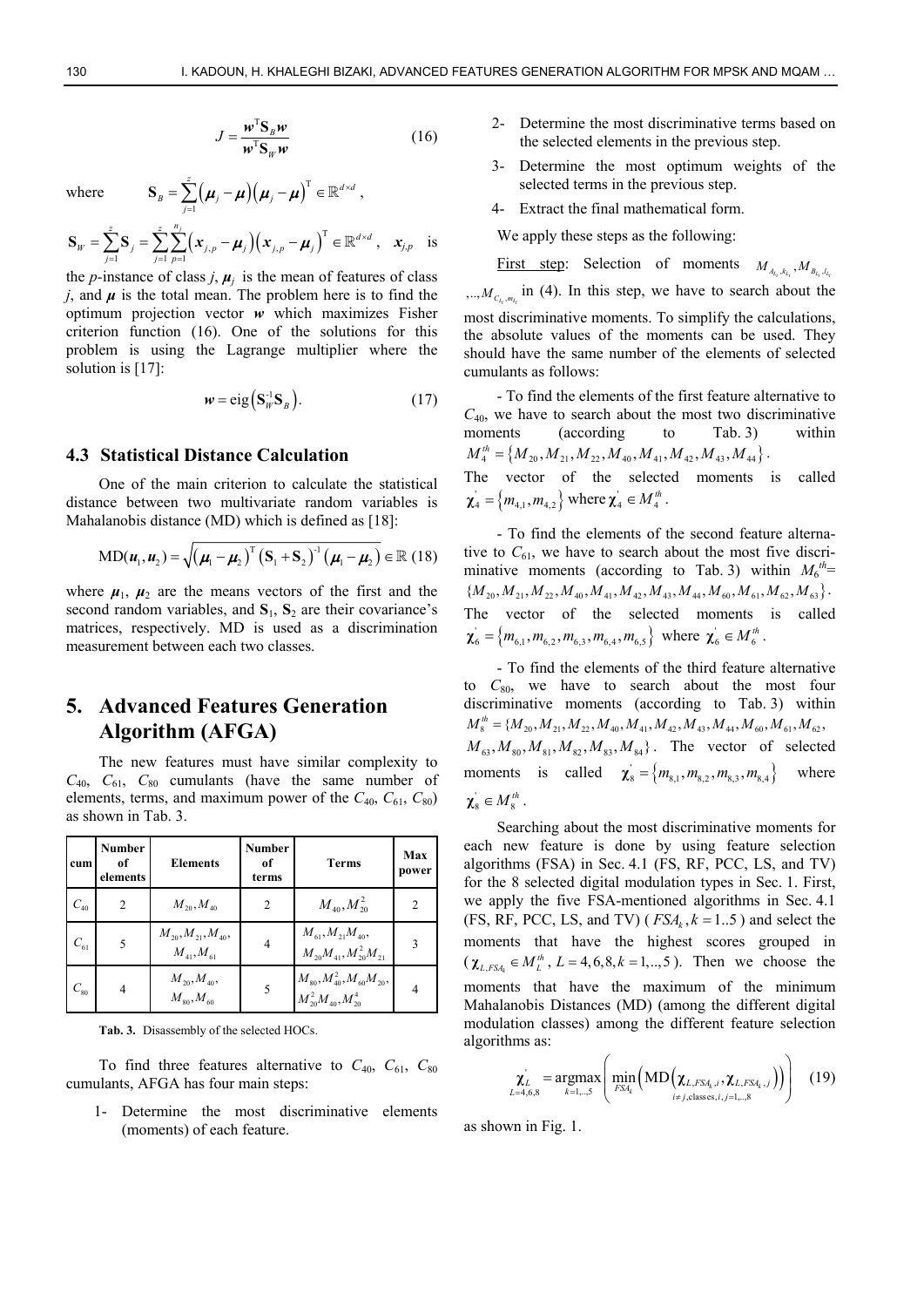

**Fig. 1.** Most discriminative moments/terms search algorithm.

Second step: Calculate the terms of the selected moments in the previous step  $M_{A_{L_i}, k_{L_i}}^{T A_{L_i}} ... M_{B_{L_i}, l_{L_i}}^{T B_{L_i}} ... M_{C_{L_i}, m_{L_i}}^{T C_{L_i}}$  in (4). To do this step, first, we have to calculate all possible terms for the three alternative features according to its maximum power as shown in Tab. 3, and using the selected elements in previous step as:

- To find the terms of the first feature alternative to *C*40, we have to calculate all terms of the form  $4 = \begin{cases} \n1 & \text{if } n \neq 1, 1 \neq 2, \\ \n0 \leq i, j \text{ integers } 0 < i + j \leq 2. \n\end{cases}$ *th*  $\Box$   $\Box$   $m^i$   $m^j$  $i, j$  integers  $0 < i+j$  $T_4^{th} = \left\{ \quad \prod m_{4}^i m$  $=\left\{\prod_{0\le i,j\text{ integers}} m_{4,1}^i m_{4,2}^j\right\}.$  Here we have 5 terms. Within

these terms, we have to search about the most two discriminative terms  $(h = 2)$  (according to Tab. 3). The vector of the selected terms is  $\mathbf{x}_4^{\dagger} = \{t_{4,1}, t_{4,2}\}$  where  $\chi_4^{\text{m}} \in T_4^{th}$ .

- To find the terms of the second feature alternative to *C*61, we have to calculate all terms of form 6 –  $\prod_{0 \le i,j,k,l,t} m_{6,1} m_{6,2} m_{6,3} m_{6,4} m_{6,5}$ <br> $0 \le i+j,k+l+t \le 3$  $th$  **i**  $\prod$   $m^i$   $m^j$   $m^k$   $m^l$   $m^l$  $i, j, k, l, t$  integers  $0 < i + j + k + l + t$  $T_6^{th} = \left\{ \prod m_{6}^{i} m_{6}^{j} m_{6}^{k} m_{6}^{l} m_{6}^{l} \right\}$  $=\left\{\prod_{0\le i,j,k,l,t\text{ integers}} m_{6,2}^j m_{6,3}^k m_{6,4}^l m_{6,5}^t\right\}$ . Here we have 55 terms.

Within these terms, we have to search about the most four discriminative terms  $(h = 4)$  (according to Tab. 3). The vector of the selected terms is  $\chi_6^* = \{t_{6,1}, t_{6,2}, t_{6,3}, t_{6,4}\}\;$  where  $\chi$ <sup>"</sup><sub>6</sub>  $T$ <sup>th</sup><sup> $th$ </sup>.

- To find the terms of the third feature alternative to  $C_{80}$ , we have to calculate all terms of the form 8  $=$   $\prod_{0 \le i, j, k, l} m_{8,1} m_{8,2} m_{8,3} m_{8,4}$ <br>0  $$  $th \_$   $\_\_$   $\_\_$   $m^i \_m^j \_m^k \_m^l$  $i, j, k, l$  integers  $0 < i + j + k + l$  $T_{8}^{th} = \left\{ \prod m_{8}^{i} m_{8}^{j} , m_{8}^{k} , m_{8}^{k} \right\}$  $=\left\{\prod_{0\le i,j,k,l\text{ integers}} m_{8,1}^j m_{8,2}^k m_{8,4}^l\right\}.$  Here we have 69 terms.

Within these terms, we have to search about the most five discriminative terms  $(h = 5)$  (according to Tab. 3). The vector of the selected terms is  $\mathbf{X}_{8}^{T} = \{t_{8,1}, t_{8,2}, t_{8,3}, t_{8,4}, t_{8,5}\}\$ where  $\chi_s^* \in T_s^{th}$ .

As previously, searching about the most discriminative terms for each new feature is done using

feature selection algorithms (FSA) in Sec. 4.1 (FS, RF, PCC, LS, and TV) as shown in Fig. 1. First, we apply the five FSA-mentioned algorithms in Sec. 4.1 (FS, RF, PCC, LS, and TV) ( $FSA_k$ ,  $k = 1..5$ ) and select the terms that have *h* highest scores  $(\chi_{L,FSA_k}^* \in T_L^{th}, L = 4, 6, 8, k = 1,..5)$ . Then, we choose the one that gives the maximum of minimum Mahalanobis Distances (MD) among the different FSA algorithms like (19):

$$
\mathbf{X}_{L=4,6,8}^{\mathbf{w}} = \underset{k=1,\dots,5}{\text{argmax}} \left( \underset{FSA_k}{\text{min}} \left( \text{MD} \left( \mathbf{X}_{L,FSA_k,i}^{\mathbf{w}}, \mathbf{X}_{L,FSA_k,j}^{\mathbf{w}} \right) \right) \right). \quad (20)
$$

Third step: Calculate the optimum weights  $\left\{\boldsymbol{\alpha}_{L_i}\right\}_{i=1}^{L}$ *i*  $W_L = \left\{ \alpha_{L_i} \right\}_{i=1}^{T_L}, L = 4, 6, 8,$   $T_4 = 2, T_6 = 4, T_8 = 5$  of the selected terms in previous step for each new feature using (17). According to [17],  $\|\mathbf{w}_L\|_2 = 1$ , this means  $-1 < \alpha_L < 1$ ,  $\forall i$ , to make it integer like cumulants as shown in Tab. 1, mathematical round operation is necessary as:

$$
w_{L} = \text{round}(w_{L} * \beta) \tag{21}
$$

where  $\beta$  is any number under the condition of nonzero  $w_l$ elements (as a result of mathematical round operation).

Fourth step: Extract the mathematical form as:

$$
\hat{f}_L = \mathbf{w}_L^{\mathrm{T}} \mathbf{\chi}_L^{\mathrm{T}} \ , \ L = 4, 6, 8 \ . \tag{22}
$$

The flowchart of the proposed AFGA is shown in Fig. 2.

#### **6. AFGA Implementation**

AFGA algorithm generates new features according to the desired SNR region.

Table 4 shows the steps results of applying AFGA for high-SNR values as shown in Fig. 2 which are called here as features-group1 (FG-I).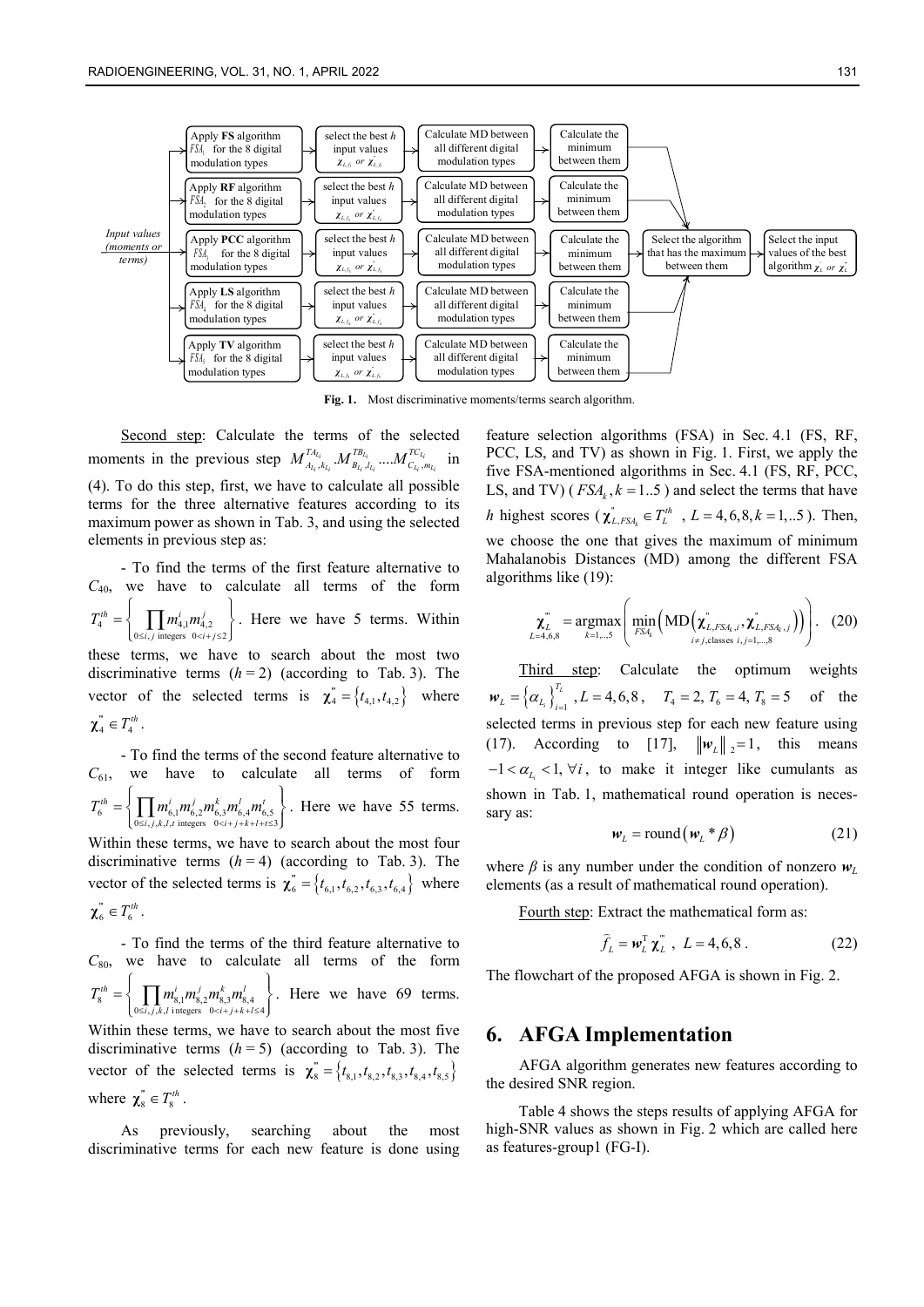

**Fig. 2.** Flowchart of AFGA.

|             | First<br>feature  | $\chi_{h4} = \left[ \left  M_{40} \right , \left  M_{44} \right  \right]^\mathrm{T}$                                                                     |  |  |
|-------------|-------------------|----------------------------------------------------------------------------------------------------------------------------------------------------------|--|--|
| First step  | Second<br>feature | $\chi_{h6} = \left[ \left  M_{40} \right , \, \left  M_{44} \right , \, \left  M_{61} \right , \left  M_{42} \right , \left  M_{41} \right  \right]^{T}$ |  |  |
|             | Third<br>feature  | $\chi_{h8} = \big[ \big  M_{84} \big , \big  M_{83} \big , \big  M_{82} \big , \big  M_{80} \big  \big]^{T}$                                             |  |  |
|             | First<br>feature  | $\chi_{h4}^{\text{H}} = \left[ \left  M_{40} \right  \right], \left  M_{44} \right  \right]$                                                             |  |  |
| Second step | Second<br>feature | $\pmb{\chi}_{h6}^{``} = \left\lfloor \frac{ M_{40}   M_{42} ^2}{ M_{44}   M_{42} }, \frac{ M_{44}   M_{42} ^2}{ M_{40}   M_{42} } \right\rfloor^{-}$     |  |  |
|             | Third<br>feature  | $\chi_{h8}^{n} = \left[ \frac{ M_{84} ^4,  M_{84} ^3  M_{83} ,  M_{84} ^3  M_{82} ,}{ M_{84} ^3  M_{80} ,  M_{84} ^2  M_{83} ^2} \right],$               |  |  |
|             | First             |                                                                                                                                                          |  |  |
|             | feature           | $w_{h4} = \begin{bmatrix} 7 & 7 \end{bmatrix}^T$                                                                                                         |  |  |
|             | Second<br>feature | $w_{h6} = \begin{bmatrix} -3 & -3 & 6 & 6 \end{bmatrix}^T$                                                                                               |  |  |
| Third step  | Third<br>feature  | $w_{bs} = [1 \ -4 \ 6 \ -6 \ 4]^T$                                                                                                                       |  |  |
|             | First<br>feature  | $\hat{f}_4 = \mathbf{w}_{h4}^T \mathbf{\chi}_{h4}^* = 7 M_{40}  + 7 M_{44} $                                                                             |  |  |
| Fourth step | Second<br>feature | $\hat{f}_6 = \mathbf{w}_{h6}^T \mathbf{\chi}_{h6}^{\text{w}} = -3  M_{40}  M_{42} ^2 - 3  M_{44}  M_{42} ^2$<br>$+6 M_{40}  M_{42} +6 M_{44}  M_{42} $   |  |  |

**Tab. 4.** New generated features for high SNR values.

Table 5 shows the steps results of applying AFGA algorithm for all-SNR values as shown in Fig. 2 which are called here as features-group2 (FG-II).

When comparing Tabs. 4 and 5, it can be seen that FG-I and FG-II share the identical components, terms, and weights. This indicates that by substituting FG-II weights with their weights, the mathematical forms of high SNR (FG-I) may be deduced from the mathematical form of the general case (all SNR range, i.e. FG-II).

|             | First<br>feature  | $\chi_{t4} = \left[ \left  M_{40} \right , \left  M_{44} \right  \right]$                                                                                                                                                                                                                                        |
|-------------|-------------------|------------------------------------------------------------------------------------------------------------------------------------------------------------------------------------------------------------------------------------------------------------------------------------------------------------------|
| First step  | Second<br>feature | $\chi_{16} = \big[ \big  M_{40} \big , \big  M_{44} \big , \big  M_{61} \big , \big  M_{42} \big , \big  M_{41} \big  \big]^{T}$                                                                                                                                                                                 |
|             | Third<br>feature  | $\chi_{18} = \left[  M_{84} ,  M_{83} ,  M_{82} ,  M_{80}  \right]^{\mathrm{T}}$                                                                                                                                                                                                                                 |
|             | First<br>feature  | $\chi_{74}^{\text{m}} = \left[ \left  M_{40} \right , \left  M_{44} \right  \right]^{T}$                                                                                                                                                                                                                         |
| Second step | Second<br>feature | $\chi_{76}^{^{\mathrm{m}}} = \left\lceil \left M_{40} \right \left M_{42} \right ^{2},\left M_{44} \right \left M_{42} \right ^{2},\left M_{40} \right \left M_{42} \right ,\left M_{44} \right \left M_{42} \right \right)^{\mathrm{T}}$                                                                        |
|             | Third<br>feature  | $\pmb{\chi}_{\rm r8}^{\rm \tiny \color{black} \bm{\pi}} = \left\lceil{\lvert M_{84}\rvert}^4,\lvert M_{84}\rvert^3 \lvert M_{83}\rvert,\lvert M_{84}\rvert^3 \lvert M_{82}\rvert,\right\rceil^7 \nonumber \\ \lvert M_{84}\rvert^3 \lvert M_{80}\rvert,\lvert M_{84}\rvert^2 \lvert M_{83}\rvert^2 \nonumber \\$ |
|             | First<br>feature  | $w_{14} = [3 \ 3]^T$                                                                                                                                                                                                                                                                                             |
| Third step  | Second<br>feature | $w_{16} = [-3 \ -3 \ 6 \ 6]^T$                                                                                                                                                                                                                                                                                   |
|             | Third<br>feature  | $W_{18} = \begin{bmatrix} 1 & -4 & 4 & -3 & 3 \end{bmatrix}^T$                                                                                                                                                                                                                                                   |
|             | First<br>feature  | $\hat{f}_4 = \mathbf{w}_{t4}^T \mathbf{\chi}_{t4}^{\text{}} = 3 M_{40}  + 3 M_{44} $                                                                                                                                                                                                                             |
| Fourth step | Second<br>feature | $\hat{f}_6 = \mathbf{w}_{16}^T \mathbf{\chi}_{16}^{\prime\prime} = -3  M_{40}  M_{42} ^2 - 3  M_{44}  M_{42} ^2$<br>$+6 M_{40}  M_{42} +6 M_{44}  M_{42} $                                                                                                                                                       |
|             | Third<br>feature  | $\hat{f}_{8} = \mathbf{w}_{8}^{T} \mathbf{y}_{18}^{T} = 1 \left M_{84}\right ^{4} - 4 \left M_{84}\right ^{3} \left M_{83}\right  + 4 \left M_{84}\right ^{3} \left M_{82}\right ^{3}$<br>$-3 M_{\rm sd} ^3 M_{\rm sd} +3 M_{\rm sd} ^2 M_{\rm sd} ^2$                                                           |

**Tab. 5.** New generated features for all SNR values.

# **7. Performance Improvement of the New Features**

The classification of chosen digital modulation types in Sec. 1 using the selected cumulants in Sec. 1 and the new generated alternatives features in Tabs. 4 and 5 is done. Performance accuracy and its improvement (subtract the first accuracy (using the selected cumulants) of the second accuracy (using the new features) are shown in Figs. 3 and 4.

As shown in Fig. 3, the new generated features could improve the performance accuracy up to 4.5% for SNR value of 10 dB. The improvement is in the case of SNR values of larger than 4 dB. No accuracy improvement is for SNR values larger than 16 dB because of the accuracy by using the selected cumulants and the new generated features is 100%, as shown in Fig. 3.

Another comparison should be done with some references in Sec. 1. In [6], it was shown that average performance accuracy is 84.37%, for SNR value of 10 dB. While our work shows that the performance accuracy using our new generated features is 98.78% as shown in Fig. 3. As a result, our improvement compared to [6] is 14.41%. In [7], it has been shown that the performance accuracy is 80%, for SNR value of 10 dB. As a result, our improvement compared to [7] is 18.78%.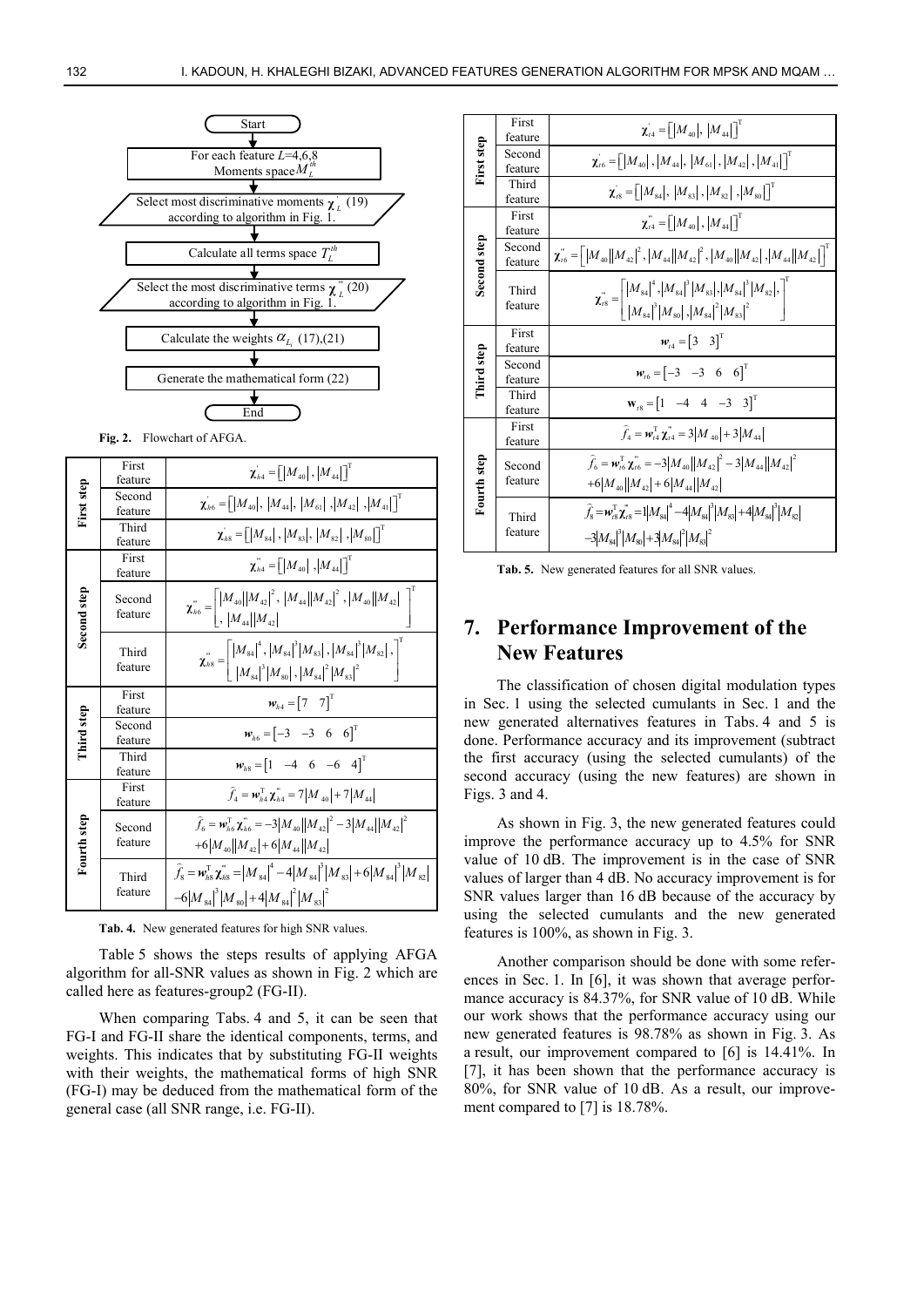

**Fig. 3.** Classification accuracy and improvements of the new features FG-I compared with the selected cumulants.



**Fig. 4.** Classification accuracy and improvements of the new features FG-II compared with the selected cumulants.

As shown in Fig. 4, the new generated features could improve the performance accuracy up to 3.428% for SNR value of 10 dB. Unlike the performance of the FG-I, it could improve the performance accuracy for all SNR values up to 16 dB.

# **8. Conclusion**

New algorithm to generate more discriminative features than the cumulants, for MPSK and MQAM classification was proposed. Mathematical features forms have been generated. The new generated features could effectively improve the performance accuracy compared to the selected cumulants as summarized in Tab. 6.

AFGA is a very powerful algorithm and can be used for other classification tasks.

| <b>New features</b> | Improvement range | <b>Maximum Improvement</b> |  |
|---------------------|-------------------|----------------------------|--|
| FG-I                | $5$ dB-16 dB      | 4 5%                       |  |
| FG-II               | $0$ dB-16 dB      | 3.428%                     |  |

**Tab. 6.** Performance comparison between the new features.

# **Reference**

- [1] AL-NUAIMI, D. H., HASHIM, I. A., ZAINAL ABIDIN, I. S., et al. Performance of feature-based techniques for automatic digital modulation recognition and classification–A review. *Electronics,*  2019, vol. 8, no. 12, p. 1–25. DOI: 10.3390/electronics8121407
- [2] HAZZA, A., SHOAIB, M., ALSHEBEILI, S. A., et al. An overview of feature-based methods for digital modulation classification. In *2013 1st International Conference on Communications, Signal Processing, and their Applications (ICCSPA)*. Sharjah (United Arab Emirates), 2013, p. 1–6. DOI: 10.1109/ICCSPA.2013.6487244
- [3] SOBOLEWSKI, S., ADAMS, W. L., SANKAR, R. Universal nonhierarchical automatic modulation recognition techniques for distinguishing bandpass modulated waveforms based on signal statistics, cumulant, cyclostationary, multifractal and Fourierwavelet transforms features. In *2014 IEEE Military Communications Conference*. Baltimore (MD, USA), 2014, p. 748–753. DOI: 10.1109/MILCOM.2014.130
- [4] GHAURI, S. A. *Automatic Modulation Classification Using Feature Based Approach.* Ph.D dissertation. ISRA University Hyderabad, Islamabad Campus, 2015.
- [5] SIMIC, M., STANKOVIC, M., ORLIC, V. D. Automatic modulation classification of real signals in AWGN channel based on sixth-order cumulants. *Radioengineering*, 2021, vol. 30, no. 1, p. 204–214. DOI: 10.13164/re.2021.0204
- [6] GHAURI, S. A., QURESHI, I. M., AZIZ, A., et al. Classification of digital modulated signals using linear discriminant analysis on faded channel. *World Applied Sciences Journal,* 2014, vol. 29, no. 10, p. 1220–1227. DOI: 10.5829/idosi.wasj.2014.29.10.1540
- [7] DOBRE, O. A., ABDI, A., BAR-NESS, Y., et al. Cyclostationarity-based modulation classification of linear digital modulations in flat fading channels. *Wireless Personal Communications,* 2010, vol. 54, no. 4, p. 699–717. DOI: 10.1007/s11277-009-9776-2
- [8] EL-KHAMY, S. E., ELSAYED, H. A. Classification of multi-user chirp modulation signals using wavelet higher-order-statistics features and artificial intelligence techniques. *International Journal of Communications, Network and System Sciences,* 2012, vol. 5, no. 9, p. 520–533. DOI: 10.4236/ijcns.2012.59063
- [9] GHAURI, S. A., QURESHI, I. M., MALIK, A. N., et al. Higher order cummulants based digital modulation recognition scheme. *Research Journal of Applied Sciences Engineering & Technology,*  2013, vol. 6, no. 20, p. 3910–3915. DOI: 10.19026/rjaset.6.3609
- [10] LI, J., CHENG, K., WANG, S., et al. Feature selection: A data perspective. *ACM Computing Surveys (CSUR),* 2017, vol. 50, no. 6, p. 1–45. [Online] Available at: https://arxiv.org/pdf/1601.07996.pdf
- [11] STAŃCZYK, U. Feature evaluation by filter, wrapper, and embedded approaches. In *Feature Selection for Data and Pattern Recognition*. Springer, 2015, p. 29–44. DOI: 10.1007/978-3-662- 45620-0\_3
- [12] PÉREZ-ORTIZ, M., TORRES-JIMÉNEZ, M., GUTIÉRREZ, P. A., et al. Fisher score-based feature selection for ordinal classification: A social survey on subjective well-being. In *International Conference on Hybrid Artificial Intelligence*